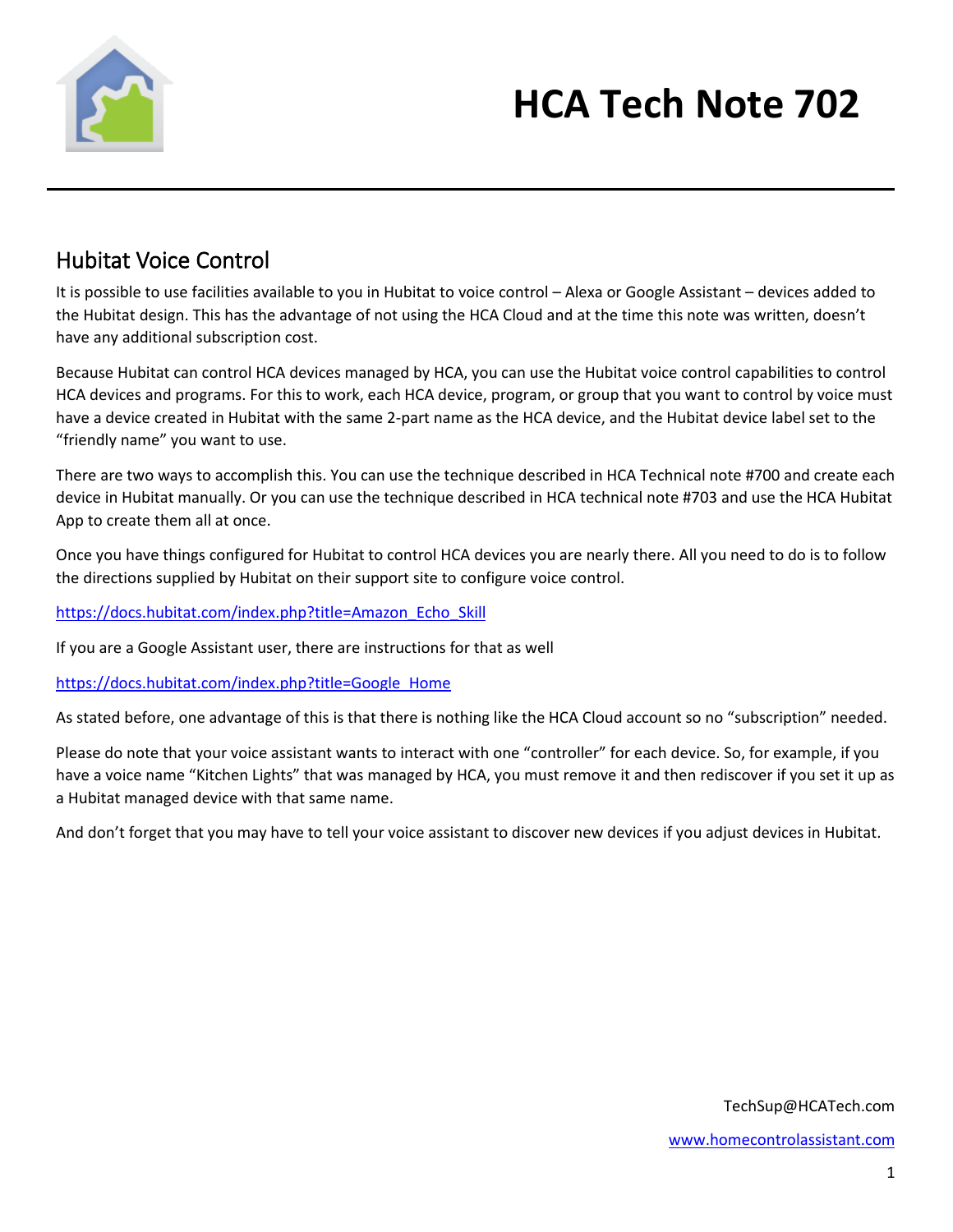

# **HCA Tech Note 702**

#### **When changing available voice names**

If you make a change – a device label – the "friendly name" is changed, or a device is added or removed, you must open the Hubitat App for your voice service and update the voice names.

For example, when using Alexa, use this app. For Google Assistant it will be equally obvious which to use.

| Info | ▲<br>Name         | Type              |
|------|-------------------|-------------------|
| O    | Amazon Echo Skill | Amazon Echo Skill |
| Ø    | <b>HCA App</b>    | HCA App (user)    |

When the app is open, click on the device list to get to where you can make changes. Click anywhere in the gray box:

If you include a device that isn't compatible with Alexa it will just be ignored and not sent to Alexa.